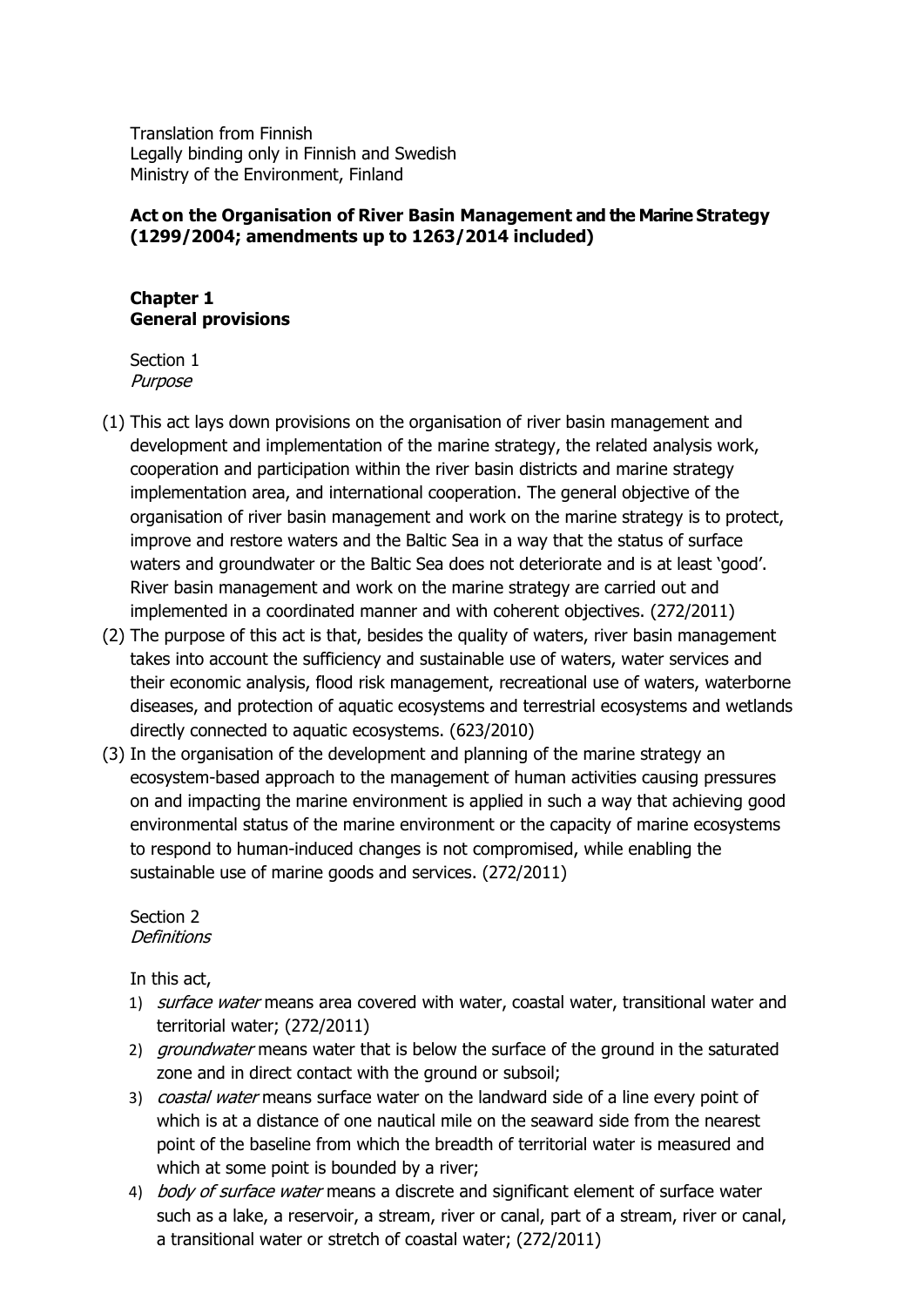- 5) *body of groundwater* means a means a distinct volume of groundwater within a porous and permeable soil or bedrock formation that allows a significant flow of groundwater or significant abstraction of groundwater; (1833/2009)
- 6) *river basin* means an area from which all surface runoff flows into the sea through a brook, lake, river or estuary; (272/2011)
- 7) sub-basin means an area from which all surface runoff flows into a certain water course through a brook, lake or river; (272/2011)
- 8) *transitional water* means a body of surface water in the vicinity of a river mouth which is partly saline in character due to its proximity to coastal water but which is substantially influenced by freshwater flows; (272/2011)
- 9) *marine waters* mean waters, the seabed and subsoil on the seaward side of the baseline as defined in paragraph 3, extending to the outmost reach of the exclusive economic zone of Finland, and coastal waters, their seabed and their subsoil, in so far as particular aspects of the status of the marine environment are not laid down in the provisions on river basin management; (272/2011)
- 10) *marine ecosystem* means the entity composed of communities of marine organisms and their habitats; (272/2011)
- 11) status of the marine environment means the overall state of the environment in marine waters, taking into account the structure, function and processes of the constituent marine ecosystems, natural physiographic, geographic, biological, geological and climatic factors, as well as physical, acoustic and chemical conditions, including those resulting from human activity inside or outside the area concerned. (272/2011)

Section 3 River basin district (1833/2009)

A river basin district consists of one or more river basins. A body of coastal water and body of groundwater shall be included in the most appropriate river basin district bounded by this. In international river basins the section of the river basin located in the territory of Finland is included in the river basin district. Separate provisions are laid down on the formation of an international river basin district from river basins extending into the territory of another state.

Section 4 **Authorities** 

- (1) The Ministry of the Environment and the Ministry of Agriculture and Forestry guide and monitor the enforcement of this act within their respective spheres of operation. For the purposes of enforcing this act, the Finnish Environment Institute shall manage the duties assigned by the Ministry of the Environment and the Ministry of Agriculture and Forestry and the Natural Resources Institute Finland shall manage the duties assigned by the Ministry of Agriculture and Forestry. (571/2014)
- (2) The centre for economic development, transport and the environment manages the duties under this act in its area of operation. (1593/2009)
- (3) The Ministry of the Environment is responsible for cooperation related to the marine strategy development and implementation with the other states in the catchment area of the Baltic Sea. The Finnish Environment Institute, relevant centre for economic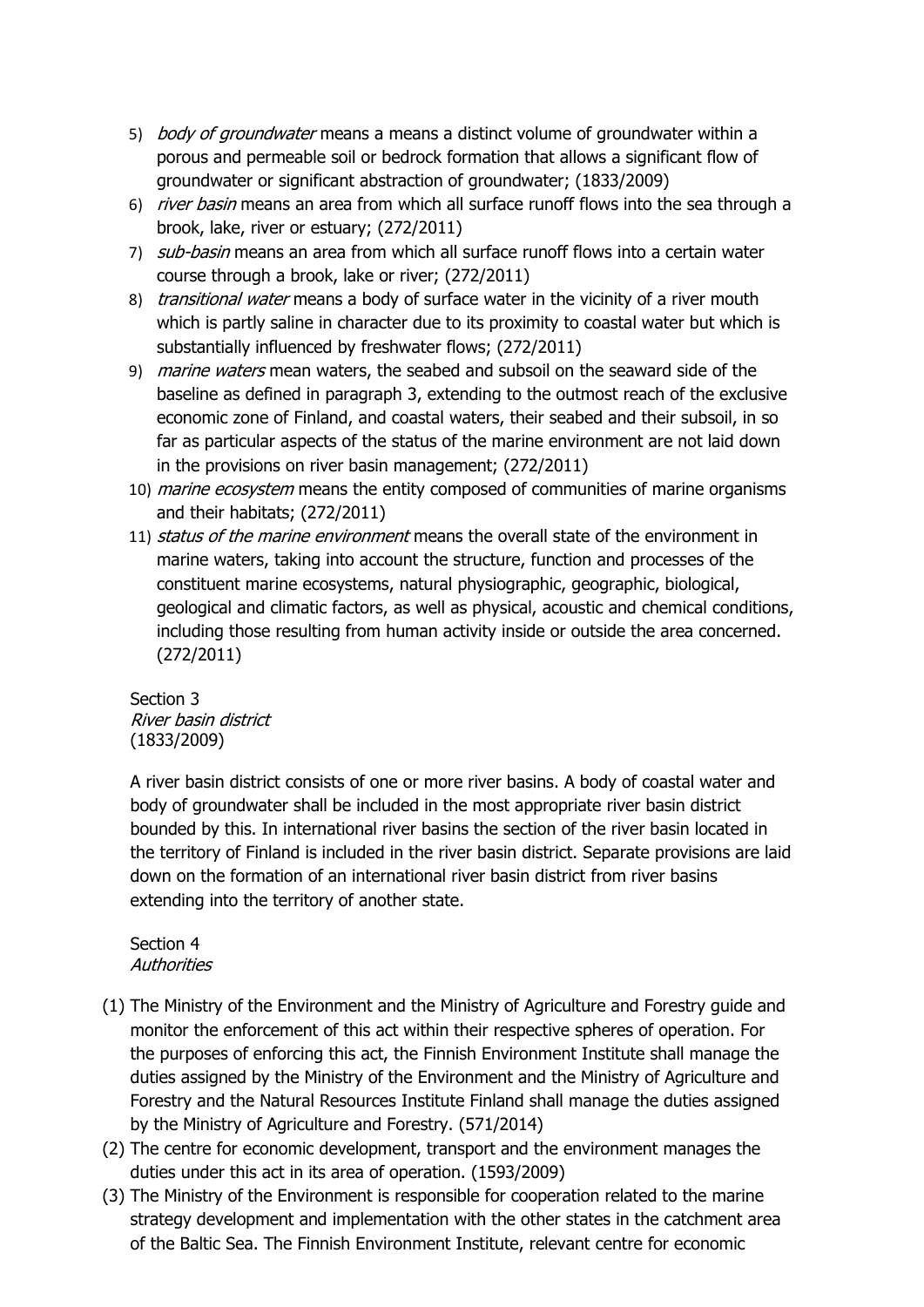development, transport and the environment and other competent authorities participate in the cooperation in their respective areas of operation. (272/2011)

- (4) The Finnish Environment Institute, the Finnish Meteorological Institute, the Natural Resources Institute Finland, centres for economic development, transport and the environment and Metsähallitus are responsible for the monitoring and other duties related to the marine strategy in their respective spheres of operation. (571/2014)
- (5) Other state and municipal authorities operating in the river basin districts and marine waters participate in the river basin management and marine strategy development and implementation referred to in this act in their respective spheres of operation. (272/2011)

#### Section 5

Duties of the centre for economic development, transport and the environment (1593/2009)

- (1) In each river basin district, the duties of the centre for economic development, transport and the environment include:
	- 1) drawing up an analysis of the characteristics of the waters;
	- 2) drawing up analyses of the effects of human activity on the waters;
	- 3) drawing up economic analyses of water use;
	- 4) compiling information on areas to be covered by Government decree which are to be protected under the European Community legislation;
	- 5) compiling the necessary information on areas designated for the abstraction of drinking water;
	- 6) preparing the classification of the status of waters;
	- 7) organising the monitoring of waters and drawing up a monitoring programme on waters;
	- 8) preparing a river basin management plan and a programme of measures;
	- 9) managing other duties assigned by the Ministry of the Environment and Ministry of Agriculture and Forestry for river basin management purposes.
- (2) The duties of the centre for economic development, transport and the environment related to the organisation of the work on the marine strategy in its area of operation include:
	- 1) participating in an initial assessment, coordinated by the Finnish Environment Institute, of the essential features and characteristics and current status of the marine environment;
	- 2) conducting the necessary analyses for the determination of good environmental status of the marine environment and establishment of environmental targets and the related indicators;
	- 3) participating in drawing up the monitoring programme on the status of the Baltic Sea coordinated by the Finnish Environment Institute and organising the monitoring for coastal waters;
	- 4) preparing the marine strategy and its programme of measures and seeing to other duties assigned by the Ministry of the Environment and Ministry of Agriculture and Forestry for the purposes of the marine strategy. (272/2011)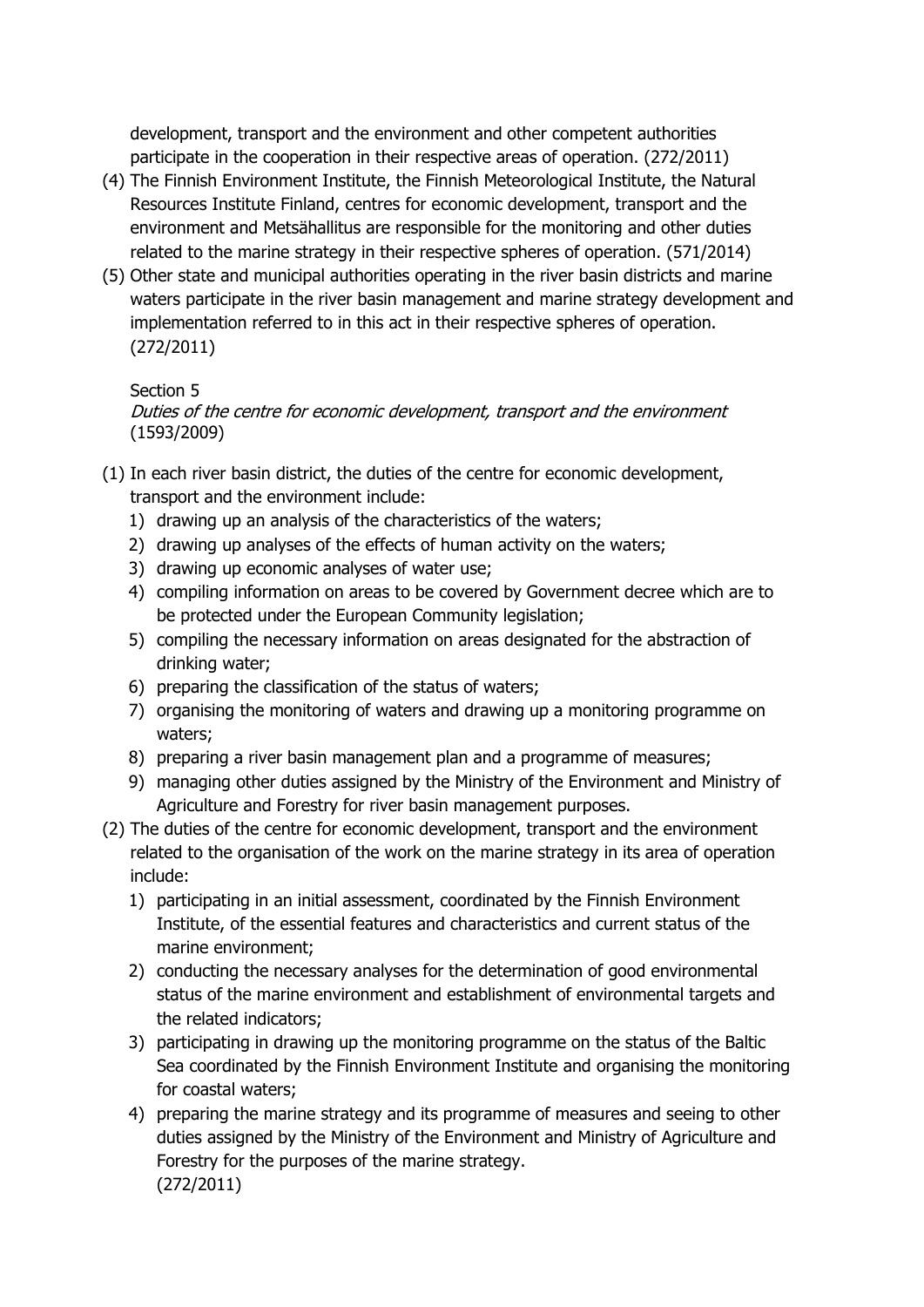(3) The Finnish Environment Institute is responsible for the preparation of the monitoring programme of the marine strategy and provides expertise to the centre for economic development, transport and the environment in duties referred to in subsections 1 and 2 and maintains the register of the information referred to in subsection 1(4). (272/2011)

Section 6 Government decree on river basin districts (1593/2009)

Further provisions on river basin districts and the coordinating centre for economic development, transport and the environment of a river basin district are issued by Government decree.

## **Chapter 2 Status of waters**

Section 7 Characteristics of waters

For the organisation of river basin management, surface waters are divided into types according to their geographical and natural scientific characteristics. For groundwater, the location and boundaries of important groundwater areas and other groundwater areas suitable for water supply use and the general bedrock and soil characteristics are determined. In determining the characteristics the waters may be considered as entities.

Section 8 Classification of the status of waters

- (1) Surface waters and groundwater shall be classified according to the intensity of the change caused by human activity. The class of surface water is based on the ecological or chemical status, according to which is the poorer of the two.
- (2) The ecological status of surface water is high, good, moderate, poor or bad. The classification shall be made in relation to reference conditions. The reference conditions for heavily modified and artificial bodies of surface water are the maximum ecological potential class, in relation to which the waters are classified as good, moderate, poor or bad with regard to their status.
- (3) The chemical status of surface water is good if it fulfils the environmental quality standards for hazardous substances specified in the Community legislation, laid down separately by decree.
- (4) Groundwater shall be classified according to its chemical and quantitative characteristics as either good or poor with regard to its status.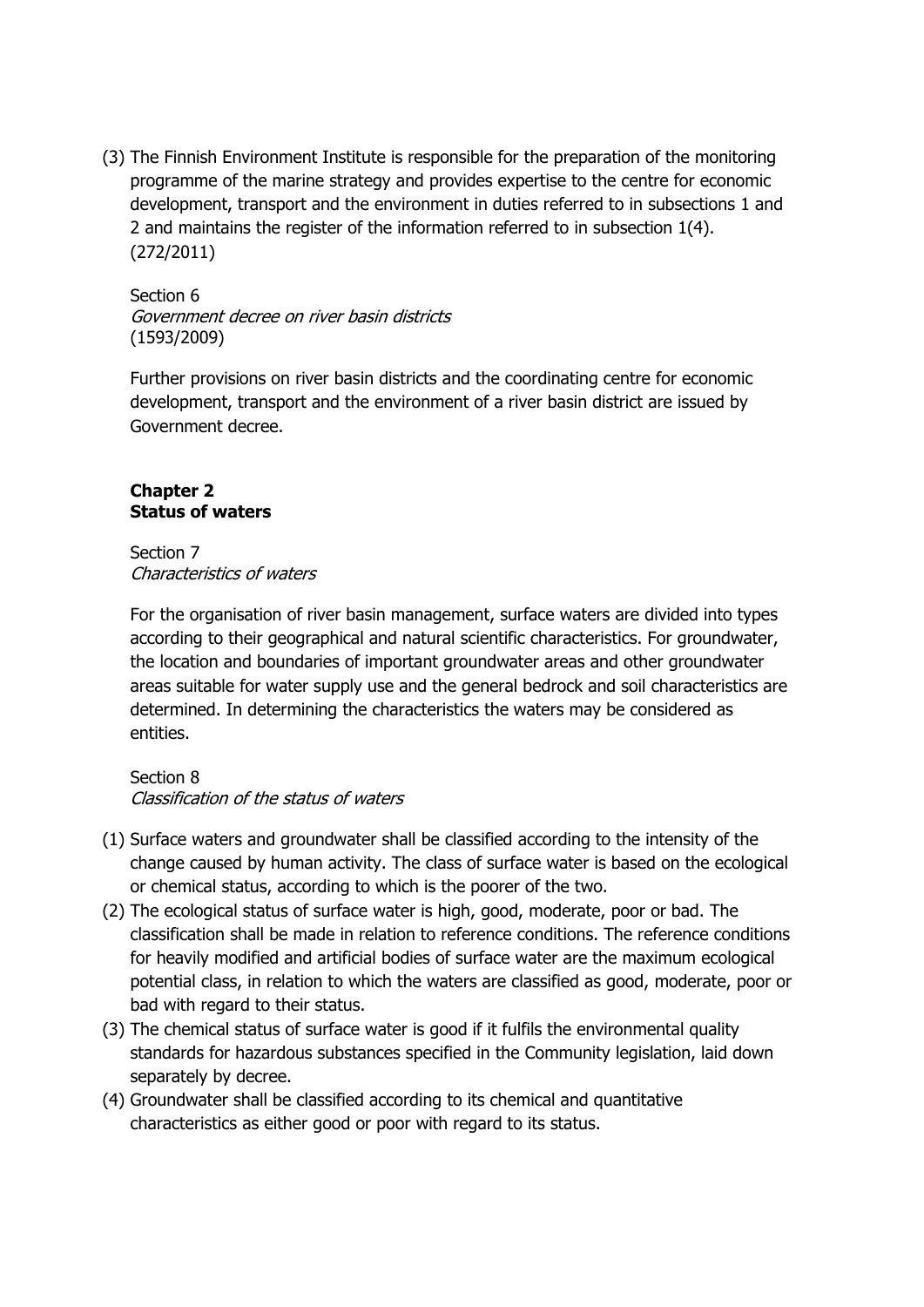Section 9 **Monitoring** (1593/2009)

- (1) Monitoring of surface waters and groundwater in a river basin district shall be organised in way that a consistent and diverse overall picture is gained of their status.
- (2) The monitoring programmes on waters drawn up by the centres for economic development, transport and the environment shall be coordinated in the river basin district and attached to the river basin management plan. Supervision assigned to an economic operator under other legislation shall be taken into account, as appropriate, in drawing up the monitoring programme.

Section 10 Government decree on the status of waters

- (1) Further provisions are issued by Government decree on:
	- 1) the division of the types of surface water based on geographical and natural scientific characteristics, the consideration of artificial and heavily modified surface waters, and determination of the reference conditions characteristic to each type of surface water and selection of reference areas;
	- 2) consideration of the characteristics of groundwater;
	- 3) the more detailed content of the analyses of the status and use of waters and of the economic analysis of water services and how these are to be drawn up;
	- 4) monitoring of waters and the monitoring programme;
	- 5) grounds for the classification of surface waters and groundwater.
- (2) In addition, further provisions may be issued by Government decree on matters similar to those referred to in subsection 1 if this is necessary for the enforcement of Directive 2000/60/EC of the European Parliament and of the Council establishing a framework for Community action in the field of water policy.

**Chapter 2a Groundwater areas** (1263/2014)

Section 10a Determining a groundwater area (1263/2014)

- (1) The centre for economic development, transport and the environment determines the boundary of the groundwater recharge area (recharge area) and the outermost boundary for the area which impacts on water quality or recharge of groundwater (*groundwater area*). If the boundary of a groundwater area used for water supply or its recharge area cannot be determined without considerable difficulties, the groundwater area can also be determined as a point.
- (2) For determining a groundwater area, a general hydrological description and a description of the general properties of the soil and bedrock are drawn up for the area, and the quantity, water level and flow directions of the groundwater recharged in the area are estimated.
- (3) Further provisions on determining the boundary of a recharge area and groundwater area and the related analyses may be issued by Government decree.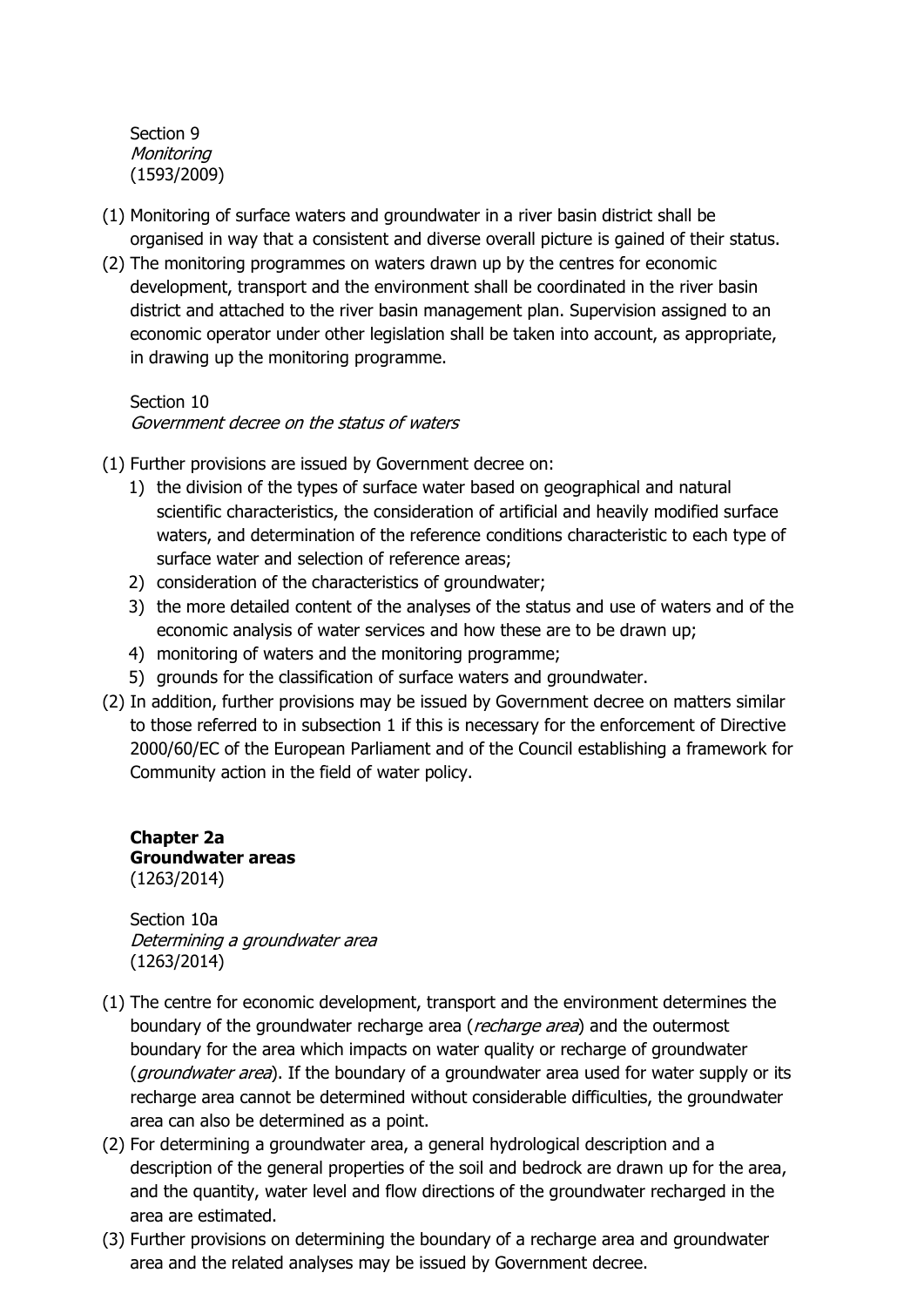Section 10b Classification of a groundwater area (1263/2014)

- (1) The centre for economic development, transport and the environment classifies a groundwater area on the grounds of its suitability for water supply use and the needs for protection into:
	- 1) Class 1, groundwater area important for water supply where the water is used or intended to be used for municipal water supply or as drinking water up to more than 10 cubic metres a day or for the needs of more than 50 persons;
	- 2) Class 2, groundwater area suitable for other water supply which on the grounds of groundwater yield and other properties is suitable for a use referred to in paragraph 1.
- (2) In addition, the centre for economic development, transport and the environment classifies a groundwater area on whose groundwater the surface water or soil ecosystem directly depends into Class E.
- (3) Further provisions on the grounds for the classification of a groundwater area may be issued by Government decree.

## Section 10c Changing the boundary and classification of a groundwater area (1263/2014)

The centre for economic development, transport and the environment shall change the boundary or classification of a groundwater area if there is new information which significantly impacts on these.

# Section 10d

Preparation of the determination and classification of a groundwater area (1263/2014)

- (1) The provisions in section 15(1) and (2) shall apply to the determination and classification of a groundwater area. The centre for economic development, transport and the environment shall request a statement on the matter from the municipality where the groundwater area is located and municipalities whose water supply or land use may be impacted by the determination of the boundary and classification of the groundwater area and from the regional council in whose territory the groundwater area is located.
- (2) The centre for economic development, transport and the environment enters the information on the boundaries of a groundwater area, classification and grounds for the classification and other properties of the groundwater area in the environmental protection information system.
- (3) Further provisions on the information to be presented in the preparation and procedures to be followed in consultation, as well as information on a groundwater area to be entered in the information system may be issued by Government decree.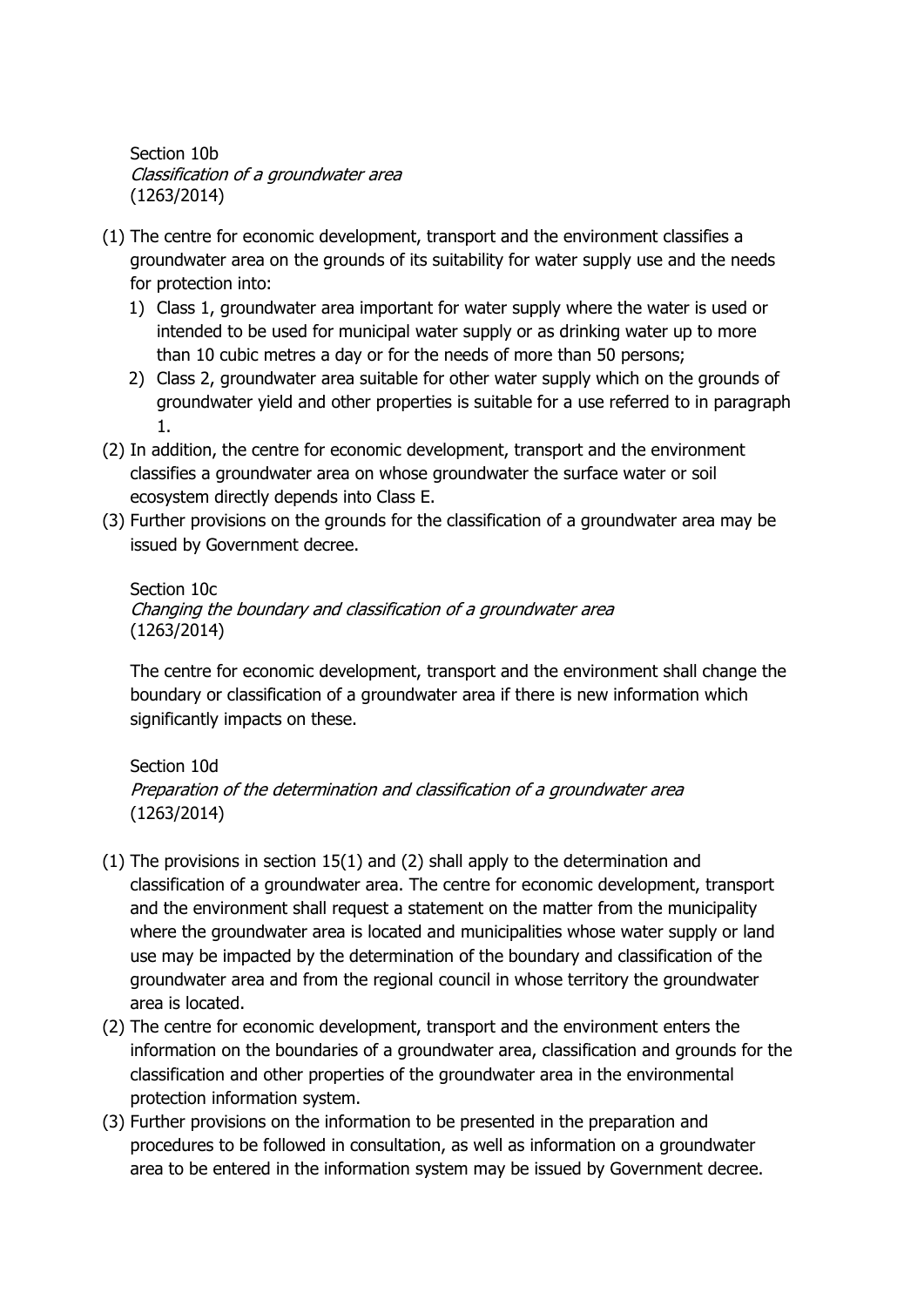Section 10e Protection plan for a groundwater area (1263/2014)

- (1) A municipality may prepare a protection plan for a groundwater area located in the territory of the municipality to which activities with significant impact on the status of groundwater are targeted or where this is required by environmental targets under this act. The protection plan may be drawn up in cooperation or jointly with other actors.
- (2) The protection plan includes, as necessary:
	- 1) information on the groundwater conditions in the region, status of groundwater and current and planned land use;
	- 2) information on water abstraction sites in the region and the significance of the groundwater in the region with regard to water supply;
	- 3) information on a decision under Chapter 4, section 11, of the Water Act and an estimate of the need to review the decision or the need to apply for designation as a protected area;
	- 4) information on actions which may cause the risk of groundwater pollution and an estimate of measures to mitigate the risk of pollution;
	- 5) information on other issues significant with regard to groundwater protection.
- (3) Further provisions on information to be included in the protection plan may be issued by Government decree.

Section 10f Preparation of a protection plan for a groundwater area (1263/2014)

- (1) When preparing or amending a protection plan for a groundwater area a municipality shall give all stakeholders the opportunity to examine the proposal and give their opinion on it. A statement on the protection plan shall be requested from the municipalities to which the protection plan may apply, and from the centre for economic development, transport and the environment and regional state administrative agency competent in the area covered by the protection plan.
- (2) The municipality shall publish the protection plan and provide information on it and deliver the protection plan to the centre for economic development, transport and the environment to be entered in the environmental protection information system.
- (3) Further provisions on the procedure to be followed in providing information on the protection plan may be issued by Government decree.

## **Chapter 3 River basin management plan and programme of measures**

Section 11 River basin management plan

- (1) A river basin management plan shall be drawn up for the river basin district. A summary of the following shall be presented in the river basin management plan:
	- 1) information on the river basin district;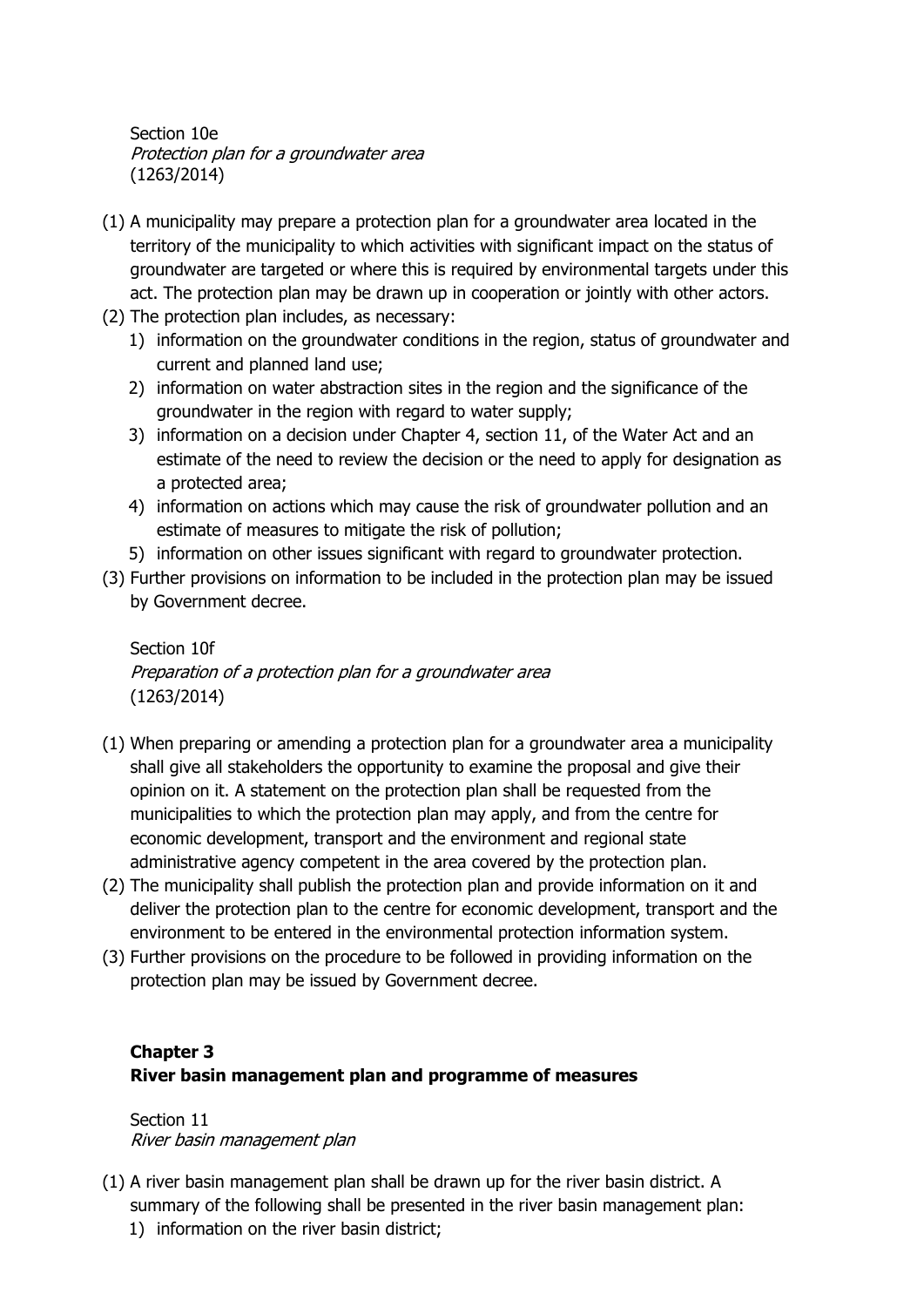- 2) information on the consideration and classification of the characteristics of water bodies drawn up in the river basin district, environmental targets, and other factors relating to the status and use of waters;
- 3) amendments to the plan compared with previous plans;
- 4) measures implemented, interim additional measures implemented and assessment of the impacts of any exceptional circumstances;
- 5) assessment of progress in achieving the environmental targets referred to in Chapter 4 and an account of the choice of alternatives;
- 6) account of the opinions presented during the preparation and of negotiations between the states and how these have affected the content of the plan and the choice of alternatives.
- (2) The marine strategy referred to in Chapter 4a shall be taken into account when drawing up and reviewing a river basin management plan. (272/2011)
- (3) An environmental report shall be presented as part of the river basin management plan. Provisions on the environmental report are laid down in the Act on the Assessment of the Effects of Certain Plans and Programmes on the Environment (200/2005). (272/2014)
- (4) Authorities and institutes offering public services shall provide information held by them necessary for drawing up the river basin management plan, except for personal data, to the centre for economic development, transport and the environment free of charge. Notwithstanding the confidentiality provisions of the Act on the Openness of Government Activities (621/1999), the authorities are obliged to hand over information. Information other than that concerning individual holdings shall be provided, notwithstanding the confidentiality provisions of the Act on the Information System of the Rural Business Administration (248/2008). (1593/2009)

## Section 12 Programme of measures

- (1) A programme of measures shall be drawn up for achieving the environmental targets of river basin management, taking into account the analyses of the characteristics of waters and impacts caused by humans on waters and economic analyses of water use. The programme of measures may be a programme covering one or several river basins. The programme of measures shall be treated as part of the river basin management plan. (272/2011)
- (2) The programme of measures shall present:
	- 1) basic measures, such as the requirements under the water and environmental protection legislation;
	- 2) supplementary measures, such as other administrative and economic measures, agreements, restoration of water bodies, and training and research projects;
	- 3) contingency measures for exceptional situations;
	- 4) combinations of alternative measures; (623/2010)
	- 5) summary of measures concerning the area covered by the programme of measures presented in the flood risk management plans under the Flood Risk Management Act (620/2010) and an account of their impacts on the environmental targets of river basin management. (623/2010)
- (3) Supplementary measures are measures needed in addition to the basic measures to achieve the environmental targets referred to in Chapter 4. (272/2011)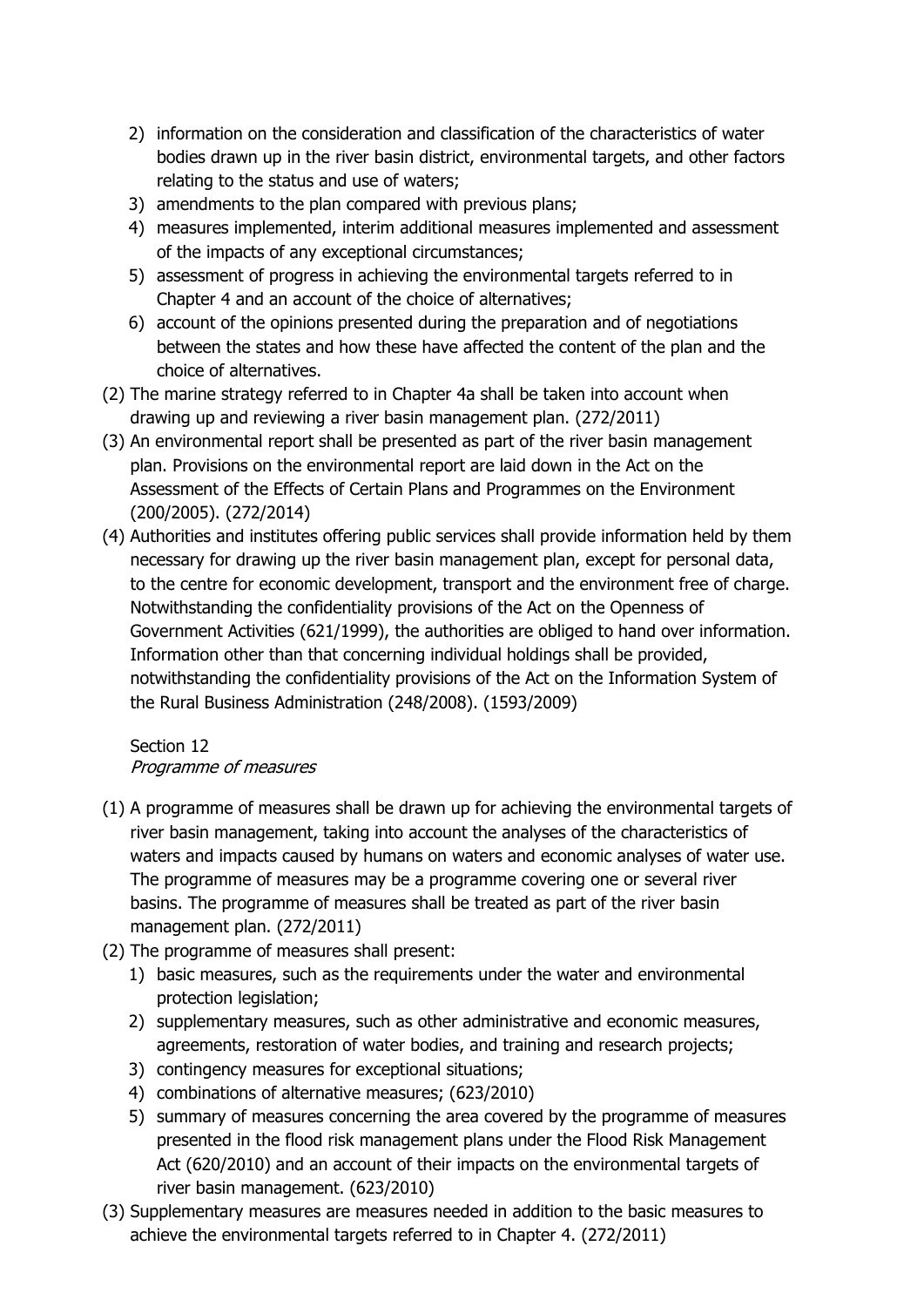Section 13 Preparing a river basin management plan (1593/2009)

For the purposes of preparing a river basin management plan, the centre for economic development, transport and the environment shall prepare:

- 1) a timetable and work programme for drawing up the management plan at least three years before the start of the management plan period;
- 2) a summary of the main issues concerning river basin management at least two years before the start of the management plan period; and
- 3) a proposal for the management plan at least one year before the start of the management plan period.

Section 14 Cooperation in preparing a river basin management plan (1593/2009)

- (1) The centre for economic development, transport and the environment shall arrange sufficient cooperation and interaction with the different authorities and other parties in its operating area at the different stages of preparation of the river basin management plan. There shall be at least one cooperation group for this purpose. Cooperation groups may also be set up according to river basins.
- (2) For coordinating the river basin management plan, the river basin district shall have a steering group composed of representatives from the centres for economic development, transport and the environment and a representative of fisheries nominated by the Ministry of Agriculture and Forestry. The work of the steering group shall be the responsibility of the coordinating centre for economic development, transport and the environment. The composition of the steering group shall be determined by the Ministry of the Environment.
- (3) Provisions on the coordination and provision of information on the preparation documents in an international river basin district may be given in an international agreement binding on Finland.

Section 15 Participation and information provision (1593/2009)

- (1) The centre for economic development, transport and the environment shall give all stakeholders the opportunity to examine the preparation documents referred to in section 13 and the background documents and shall give them the opportunity to state their opinion on the preparation documents in writing or electronically. Provisions on the right of access to the preparation documents and background documents are laid down in the Act on the Openness of Government Activities.
- (2) The centre for economic development, transport and the environment shall publish a notice of the public display of the preparation documents on the notice boards of municipalities within the area. The documents shall be displayed in all necessary respects in the municipalities in the area and published electronically. The centre for economic development, transport and the environment shall also request the necessary statements.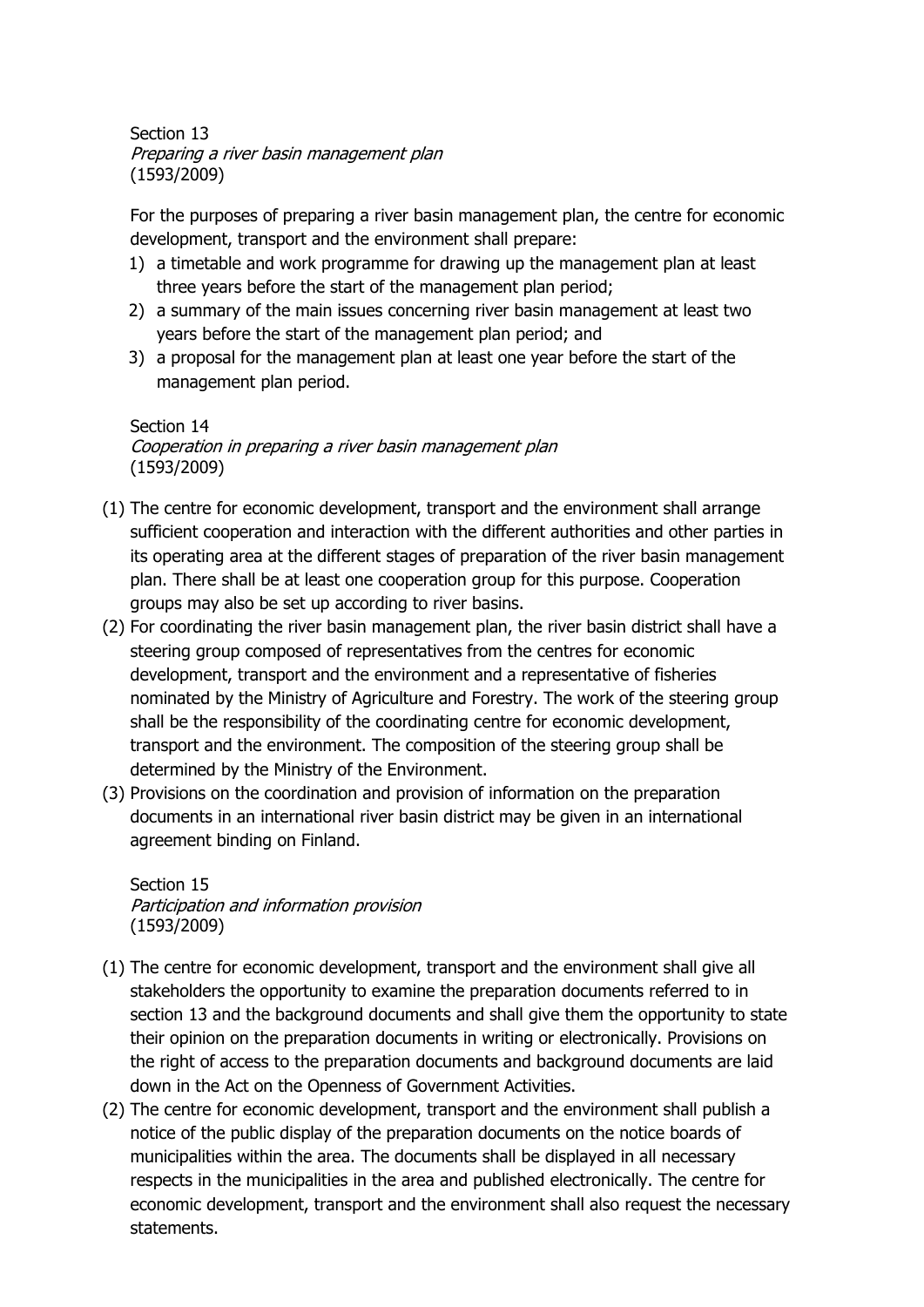(3) The proposal for the management plan and the coordinated river basin management plan shall also be announced in newspapers widely circulated in the area and, as necessary, information meetings shall be organised in which the opportunity is given for opinions to be presented.

Section 16 Consideration of a river basin management plan (1593/2009)

- (1) The proposal for a river basin management plan of a river basin district shall be considered and coordinated by the steering group.
- (2) The coordinating centre for economic development, transport and the environment shall submit the proposal for the river basin management plan of a river basin district considered by the steering group to the Ministry of the Environment.

Section 17 Approval of river basin management plans

- (1) River basin management plans are approved by the Government.
- (2) The decision on a river basin management plan shall be issued after the publication and is considered to have come to the attention of those concerned when it has been issued.
- (3) Information about the approval of river basin management plans shall be delivered to the centres for economic development, transport and the environment, which shall forward the information to the municipalities in their area and the authorities consulted at earlier stages of processing the matter. The centre for economic development, transport and the environment shall place a notice of the approval on the municipal notice board and announce the approval in a sufficient manner in newspapers. An approved river basin management plan concerning the area of a municipality shall be available for viewing in the municipality. (1593/2009)
- (4) The Ministry of the Environment shall publish the river basin management plans approved by the Government electronically.
- (5) Provisions may be issued in an international agreement binding on Finland on the notification of Government decisions in international river basin districts.

Section 18 Appeal

- (1) A Government decision concerning the approval of a river basin management plan may be appealed to the Supreme Administrative Court as laid down in the Administrative Judicial Procedure Act (586/1996). Appeal is allowed on the grounds that the decision is unlawful. The provisions in section 31(2) of the Administrative Judicial Procedure Act apply to the Government decision.
- (2) The right of appeal applies to anyone whose right, obligation or interest may be impacted by the decision, the municipality concerned, an authority supervising public interest, and a registered local or regional association or foundation whose function is to promote environmental protection or nature conservation and whose operating area the river basin management plan concerns.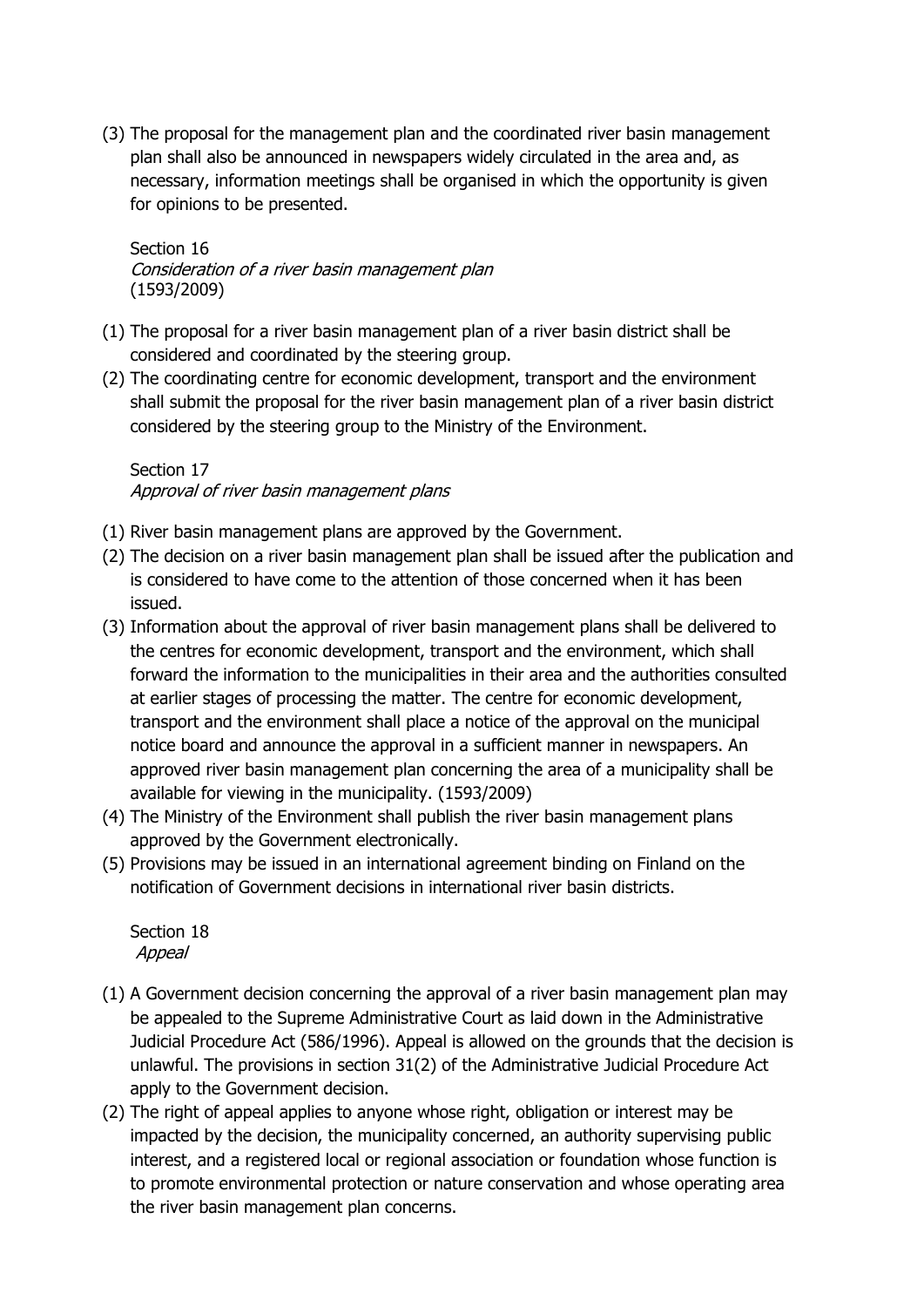Section 19 Review

The targets for river basin management presented in the river basin management plan and combinations of measures presented in the programme of measures shall be reviewed every six years. The provisions on the preparation and approval of a river basin management plan and programme of measures apply to the review, as appropriate.

#### Section 20

Government decree on a river basin management plan and <sup>a</sup> programme of measures

- (1) Provisions on drawing up a river basin management plan and a programme of measures, the time limits for this process, and organising the cooperation relating to the preparation of a river basin management plan are laid down by Government decree.
- (2) Further provisions on the setting of environmental targets to be presented in the river basin management plan and programme of measures and information to be presented in the plan and programme may also be laid down by Government decree.

## **Chapter 4 Environmental objectives in the river basin management plan**

#### Section 21 Environmental objectives in river basin management planning

- (1) The objective of the river basin management plan and programme of measures is that:
	- 1) the status of bodies of surface water and of groundwater does not deteriorate and their status is at least good;
	- 2) the status of artificial and heavily modified bodies of water referred to in section 22 below does not deteriorate and they achieve good ecological potential and their chemical status is good;
	- 3) bodies of surface water are protected, remediated and restored so as to enable the achievement of the status referred to in paragraph 1 or 2 by 2015 at the latest;
	- 4) bodies of groundwater are protected, remediated and restored and a balance is ensured between groundwater abstraction and the recharge of groundwater so as to enable the achievement of the status referred to in paragraph 1 by 2015 at the latest;
	- 5) persistent and significant increases in the concentrations of substances that pollute bodies of groundwater are prevented.
- (2) The status of waters in an area designated for protection referred to in section 5(1)(4) above shall be at the level required by protection in 2015 at the latest.
- (3) The status of waters shall not be regarded as contrary to environmental targets if an exceptional natural circumstance or accident causes temporary deterioration of the status of the waters or prevents the achievement of environmental targets and the targets cannot be achieved using the available means.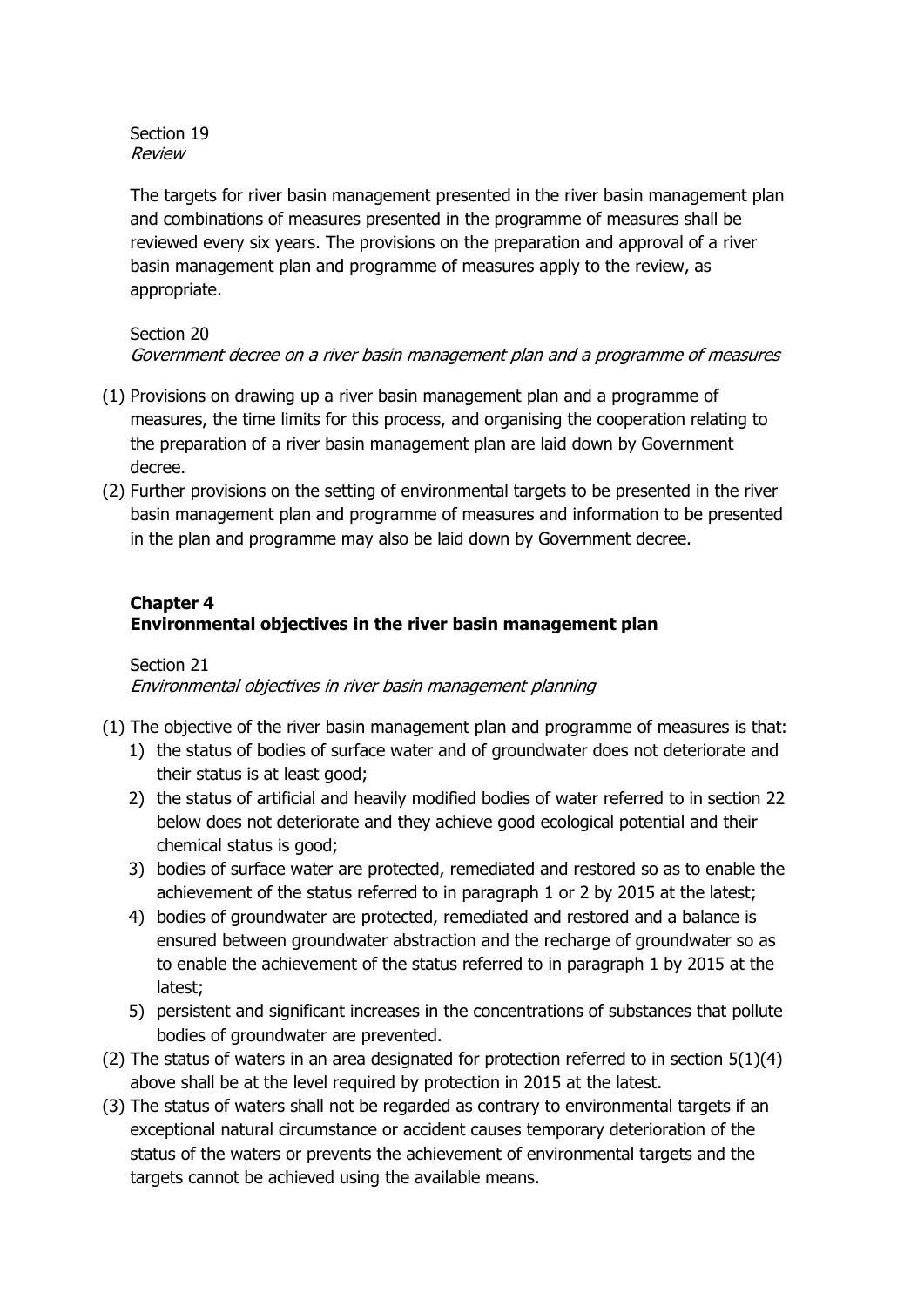### Section 22 Artificial and heavily modified bodies of water

- (1) A body of water physically modified by construction or otherwise may be designated in a river basin management plan as artificial or heavily modified if the modifications to the hydrological and morphological characteristics necessary to achieve a good ecological status cause significant adverse effects on the environment or the following activities:
	- 1) waterborne traffic or port operations;
	- 2) recreational use of waters;
	- 3) water supply or hydropower production;
	- 4) regulation of waters, flood risk management or land drainage; or (623/2010)
	- 5) other corresponding human activities that are in accordance with the principle of sustainable development.
- (2) A further condition is that any benefit derived from the artificial or modified characteristics of the body of water cannot, for technical or economic reasons, be reasonably achieved by other means that would be considerably better for the environment.
- (3) Environmental targets shall be presented separately in the river basin management plan for water bodies referred to in this section.

# Section 23

Derogating from the environmental objectives on the grounds of a significant new project

- (1) If a major new project physically modifies a body of water in a way that a good ecological status for surface water or good status for groundwater cannot be achieved, derogating from the environmental objectives referred to in section 21 may be allowed provided that:
	- 1) the project is very important with regard to public interest and promotes sustainable development, human health or public safety in a significant way;
	- 2) all available measures have been taken to prevent harm;
	- 3) targeted benefits cannot be achieved by other technically and economically reasonable means that would be significantly better for the environment than modifying the body of water.
- (2) Deterioration of the status of a body of surface of water from excellent to good shall not be regarded as being contrary to environmental targets if deterioration of the status is caused by a major new project that is in accordance with the principle of sustainable development and if the conditions corresponding to those in subsection  $1(1-3)$  are fulfilled.
- (3) An account of the fulfilment of the conditions in subsection 1 and an account of the modifications caused by the project in the body of water and its status shall be presented in the river basin management plan.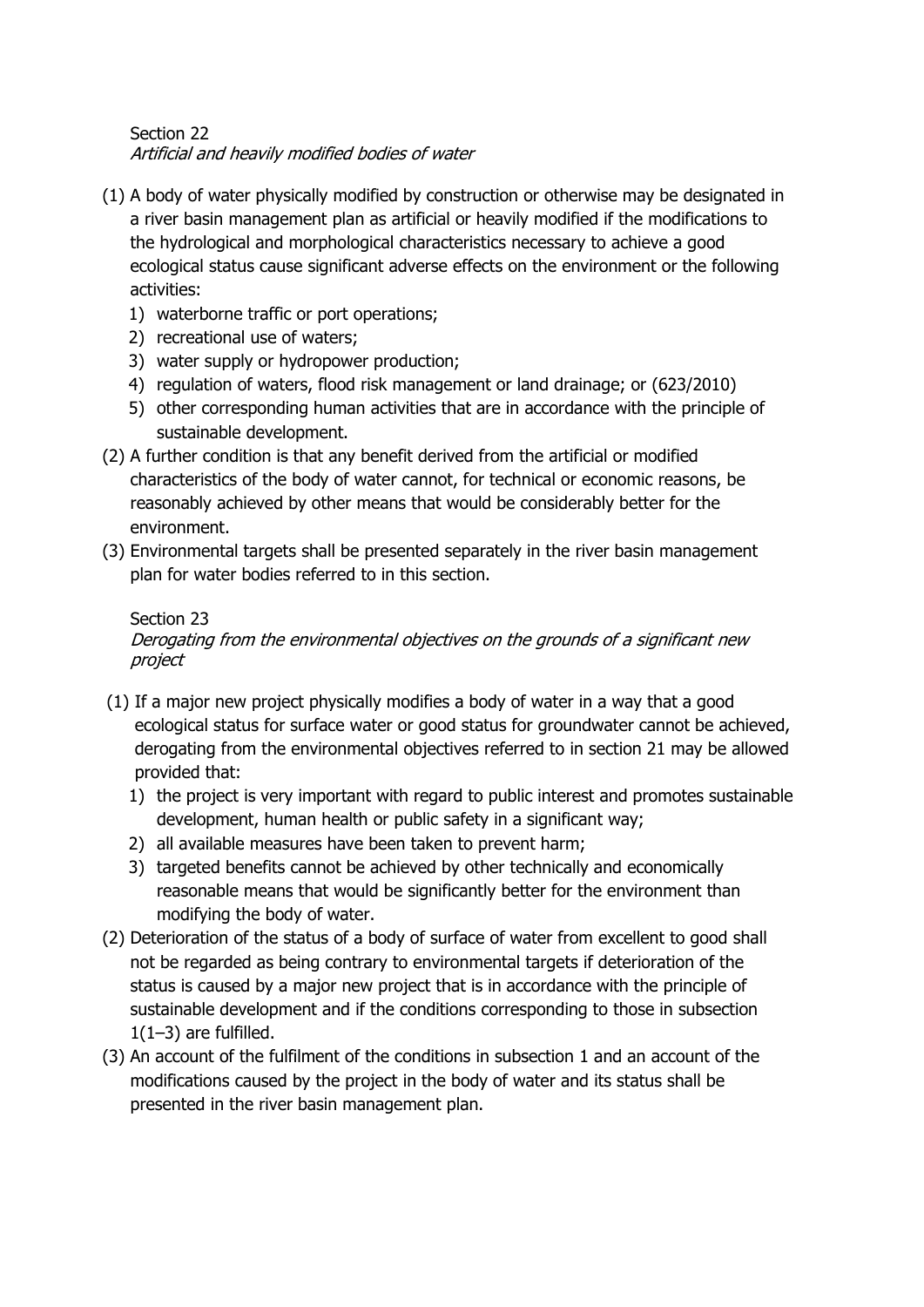## Section 24 Moderating the environmental objectives

- (1) Less stringent environmental objectives than those referred to in section 21 may be set in a river basin management plan if investigations show that the water body has been modified by human activity, or its natural conditions are such that they prevent the achievement of more demanding targets, or the achievement of the environmental objectives is unreasonable for technical or economic reasons.
- (2) Further conditions shall be that:
	- 1) the benefits derived from the use or loading of the waters cannot be achieved by other means that would be considerably better for the environment;
	- 2) the harm caused by the activities cannot be reduced without disproportionate costs;
	- 3) the highest achievable status for the bodies of surface water is achieved, taking into account the impacts that cannot reasonably have been avoided due to human activity or the nature of the pollution;
	- 4) the changes in relation to the good status of groundwater remain as small as possible and these impacts cannot be reasonably avoided, taking into account human activity and the nature of the pollution; and
	- 5) the status of the body of water does not deteriorate.

### Section 25 Achievement of the objectives by stages

- (1) The time limits set in section 21 may be extended in the river basin management plan if achievement of the environmental objectives is only possible in stages.
- (2) The conditions for extending the time limit are that:
	- 1) improvement in the status of the body of water during the period of the river basin management plan is technically or economically disproportionate or, on account of the natural conditions, an insurmountable task; and
	- 2) the status of the body of water does not continue to deteriorate.
- (3) The time limit may be extended by a total of no more than periods of the two river basin management plan.

## Section 26 Government decree on environmental objectives

Further provisions on the environmental objectives referred to in this chapter may be issued by Government decree.

### **Chapter 4a Organisation of the development and implementation of the marine strategy** (272/2011)

Section 26a Organising the development and implementation of the marine strategy (272/2011)

(1) To organise the development and implementation of the marine strategy the Ministry of the Environment draws up, in cooperation with the Ministry of Agriculture and Forestry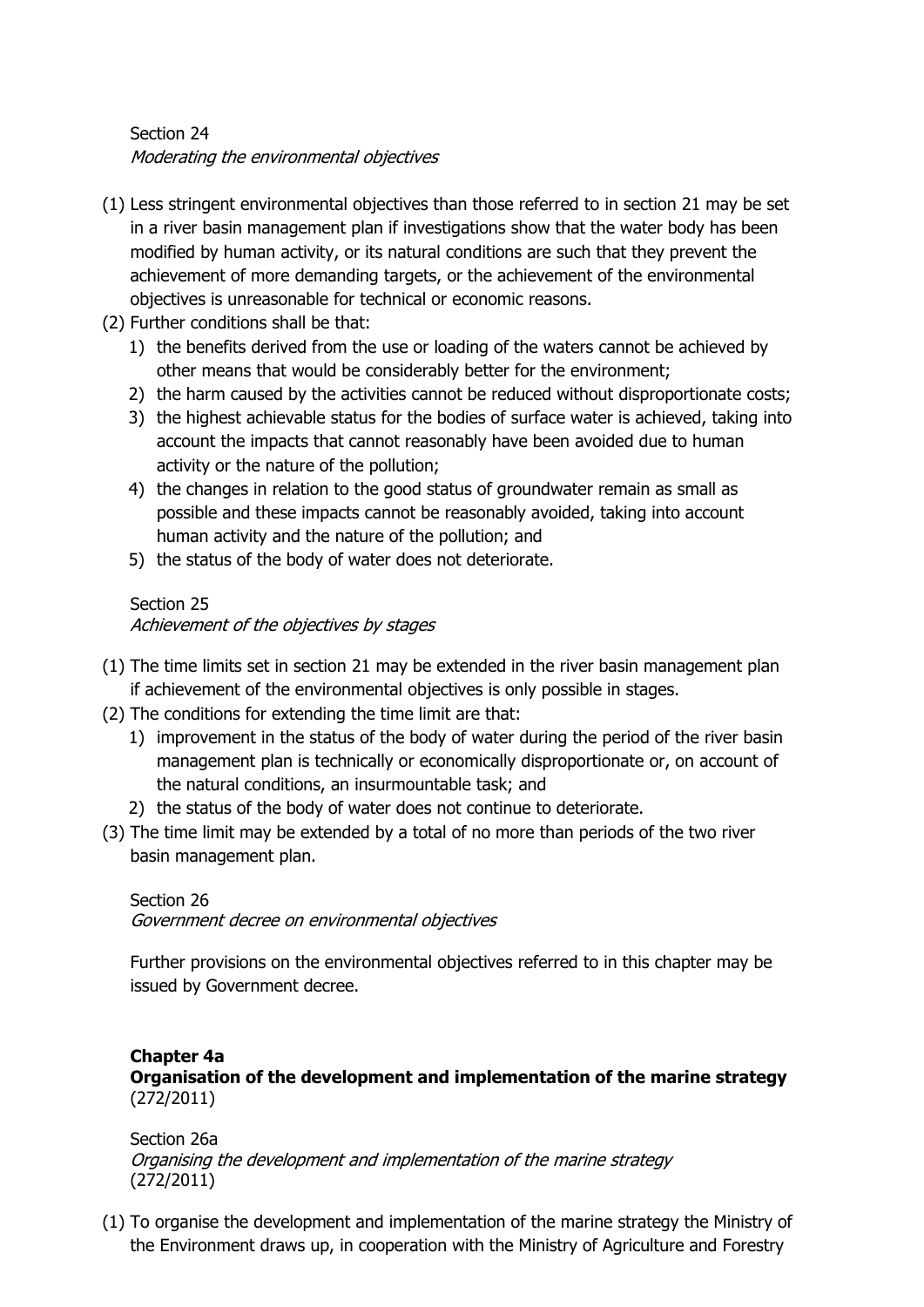and Ministry of Transport and Communications, a marine strategy document for the territorial waters and exclusive economic zone of Finland.

- (2) The marine strategy document shall be prepared taking into account the natural scientific characteristics of marine waters and the river basin districts referred to in this act and river basin management plans referred to in section 11 and the river basin management plan for the Åland Islands.
- (3) The regional coordination of the development and implementation of the marine strategy and coordination of the work on the marine strategy and river basin management is the responsibility of the relevant centre for economic development, transport and the environment in cooperation with the Ministry of the Environment. Provisions on the coordinating centres for economic development, transport and the environment are laid down separately.
- (4) The marine strategy document shall be reviewed every six years.
- (5) The provisions in this chapter do not apply to marine operations whose sole purpose is national defence or security. Such operations shall, however, be coordinated with the objectives of the development and implementation of the marine strategy.

Section 26b Marine strategy document (272/2011)

- (1) The marine strategy document shall present measures for protecting and preserving the marine environment, for preventing the deterioration of its status and for safeguarding and restoring marine ecosystems in a way that good environmental status of the marine environment can be maintained or achieved by 2020.
- (2) The marine strategy document shall include measures that reduce loads to the sea and that prevent and reduce other adverse impacts in a way that marine biodiversity can be maintained and marine ecosystems, human health and amenities or lawful use of the sea are not significantly compromised.
- (3) An environmental report shall be presented as part of the marine strategy document. Provisions on the environmental report and the obligation of authorities and institutes offering public services to provide information are laid down in section 11(3) and (4).

## Section 26c Initial assessment of the status of the marine environment and determination of good environmental status (272/2011)

- (1) An initial assessment of the status of the marine environment shall be presented in the marine strategy document, taking into account:
	- 1) the essential features and characteristics of marine waters;
	- 2) the predominant pressures and impacts;
	- 3) an economic and social analysis of the use of those waters and costs arising from the degradation of the status of the marine environment; and
	- 4) assessments made in river basin management plans and in the context of international cooperation on marine protection.
- (2) Good environmental status of the marine environment and its characteristics shall be determined on the basis of the initial assessment of the status of the marine environment using qualitative descriptors to be set separately, taking into account the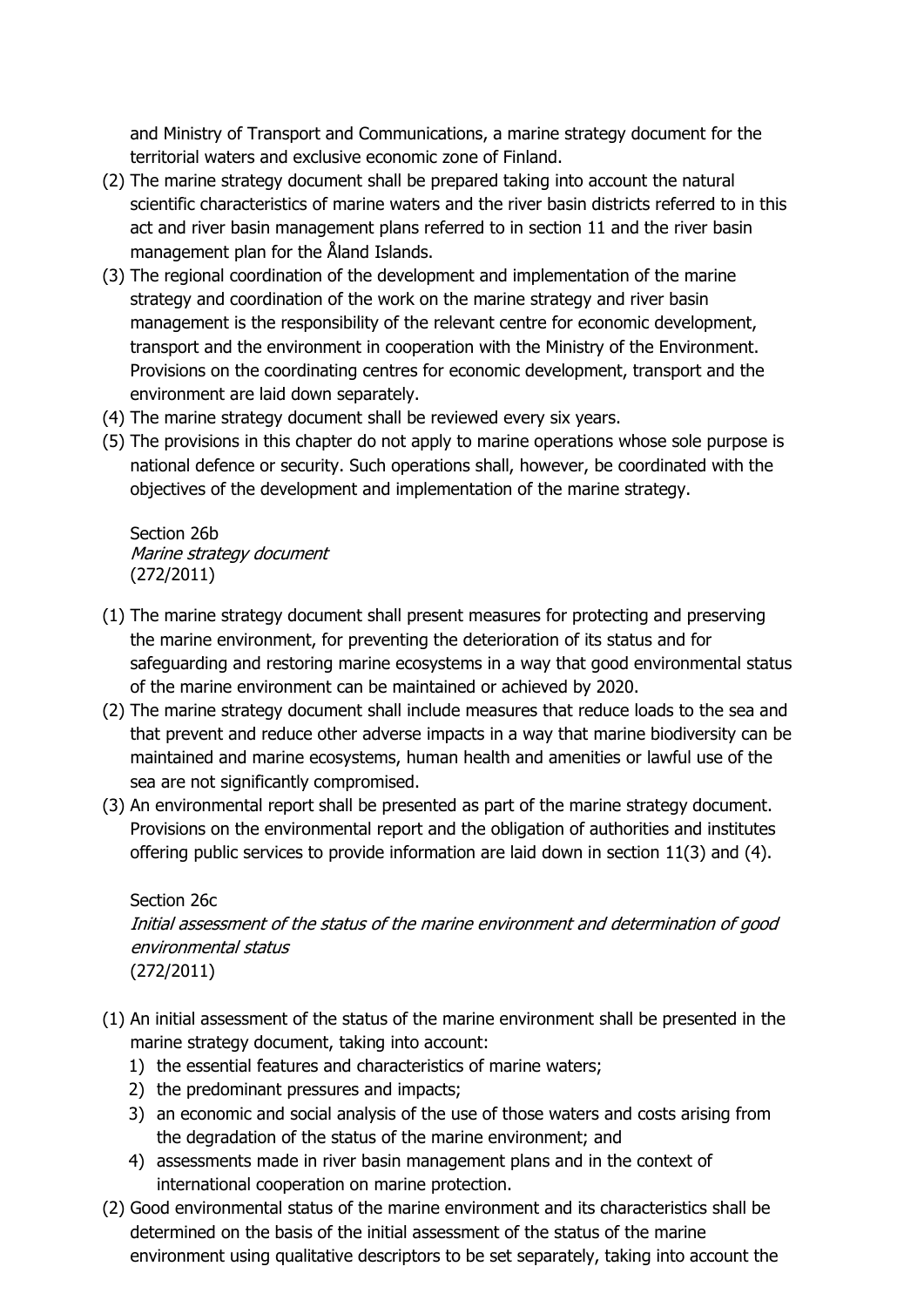human-induced pressures or impacts on the marine environment. The status of the marine environment is good when the sea is ecologically diverse and balanced, dynamic, clean, healthy and productive within its intrinsic conditions, and when the use of the marine environment is sustainable and the potential for use and activities by the present and future generations is safeguarded.

## Section 26d Environmental targets in development and implementation of the marine strategy (272/2011)

- (1) In order to achieve good environmental status for marine waters, comprehensive environmental targets shall be set for these on the basis of the initial assessment of the status of the marine environment presented in the marine strategy document.
- (2) In addition, relevant transboundary impacts and compatibility with the environmental targets set nationally, within the European Union and in international agreements shall be taken into account in setting the environmental targets and in the determination of the characteristics, pressures and impacts describing these.

#### Section 26e

Exceptions related to the environmental targets of the marine strategy (272/2011)

- (1) Exceptions related to the environmental targets set in the marine strategy document or to achieving good environmental status of the marine environment in all respects may be applied in individual cases if they are caused by:
	- 1) action or inaction that is not due to national measures;
	- 2) natural causes;
	- 3) force majeure;
	- 4) changes in the physical characteristics of marine waters that are due to actions taken for reasons of overriding public interest which outweigh the negative impact on the environment, including any transboundary impacts; however, in such instances it shall be ensured that the changes in the physical characteristics of marine waters will not permanently prevent or jeopardise the achievement of good environmental status in the marine waters of Finland or other coastal states of the Baltic Sea.
- (2) In addition, exceptions related to the timetable set for achieving the environmental targets or good environmental status of the marine environment may be allowed on a case-by-case basis if the natural conditions do not allow timely improvement in the status of marine waters.
- (3) Exceptions referred to in subsections 1 and 2 shall be identified in the programme of measures and the impacts on the other coastal states of the Baltic Sea shall be taken into account in it.
- (4) In spite of the exceptions referred to in subsections 1 and 2, necessary measures shall be implemented to continue the efforts to achieve the environmental targets of the marine strategy document and prevent further deterioration of the status of the marine environment and to mitigate the adverse impacts on the marine waters of the marine area or other states in the Baltic Sea region. As far as practicable, the measures concerning the exceptions shall be integrated into the programme of measures.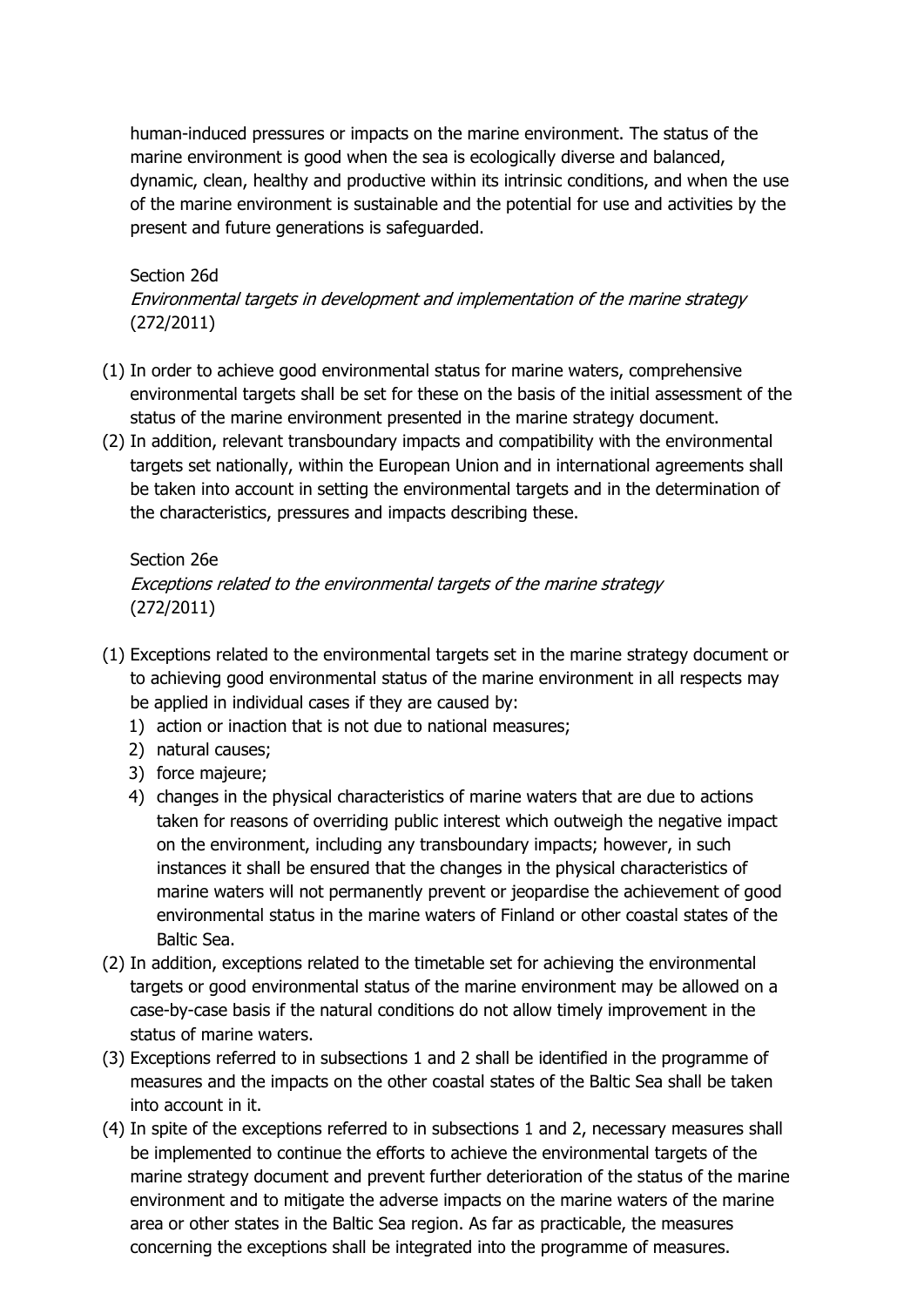Section 26f Programme of measures of the marine strategy document (272/2011)

- (1) The centre for economic development, transport and the environment draws up a programme of measures to achieve the environmental targets set in the marine strategy document, taking into account the cost-effectiveness of the measures and technical feasibility of their implementation. The programme of measures can be drawn up to apply to one or several sub-areas of marine waters. The impacts of the measures on the marine area outside the exclusive economic zone of Finland shall also be considered in the programme of measures.
- (2) Measures required to achieve and maintain good environmental status of the marine environment shall be identified in the programme of measures.
- (3) The programme of measures shall include spatial protection measures that contribute to coherent and representative networks of marine protected areas.

Section 26g Earlier entry into operation of measures (272/2011)

- (1) Where the status of the Baltic Sea is so critical as to necessitate urgent action, the Ministry of the Environment shall undertake measures to launch cooperation with the other European Union Member States in the Baltic Sea region or to participate in cooperation initiated by another Member State in the Baltic Sea region with the aim to devise a special plan of action.
- (2) The plan of action includes the earlier entry into operation of the programmes of measures for marine protection and, where necessary, stricter protection actions to improve the status of the sea. The plan of action must not prevent the achievement or maintenance of good environmental status of the marine environment in another marine region or subregion.

Section 26h Monitoring programme of the marine strategy document (272/2011)

Monitoring programmes shall be established and implemented for the ongoing assessment of the status of the marine environment. Monitoring programmes shall be appropriately coordinated with the monitoring of the status of the marine environment by the other states in the marine area and with monitoring programmes concerning the coastal areas of river basin districts.

Section 26i International cooperation (272/2011)

- (1) To achieve good environmental status of the marine environment there shall be cooperation with the European Union Member States sharing the Baltic Sea to ensure that the targets and measures of the marine strategy documents are coherent and coordinated.
- (2) Efforts shall be made to coordinate the actions needed in developing and implementing the marine strategy document with the coastal states of the Baltic Sea that are not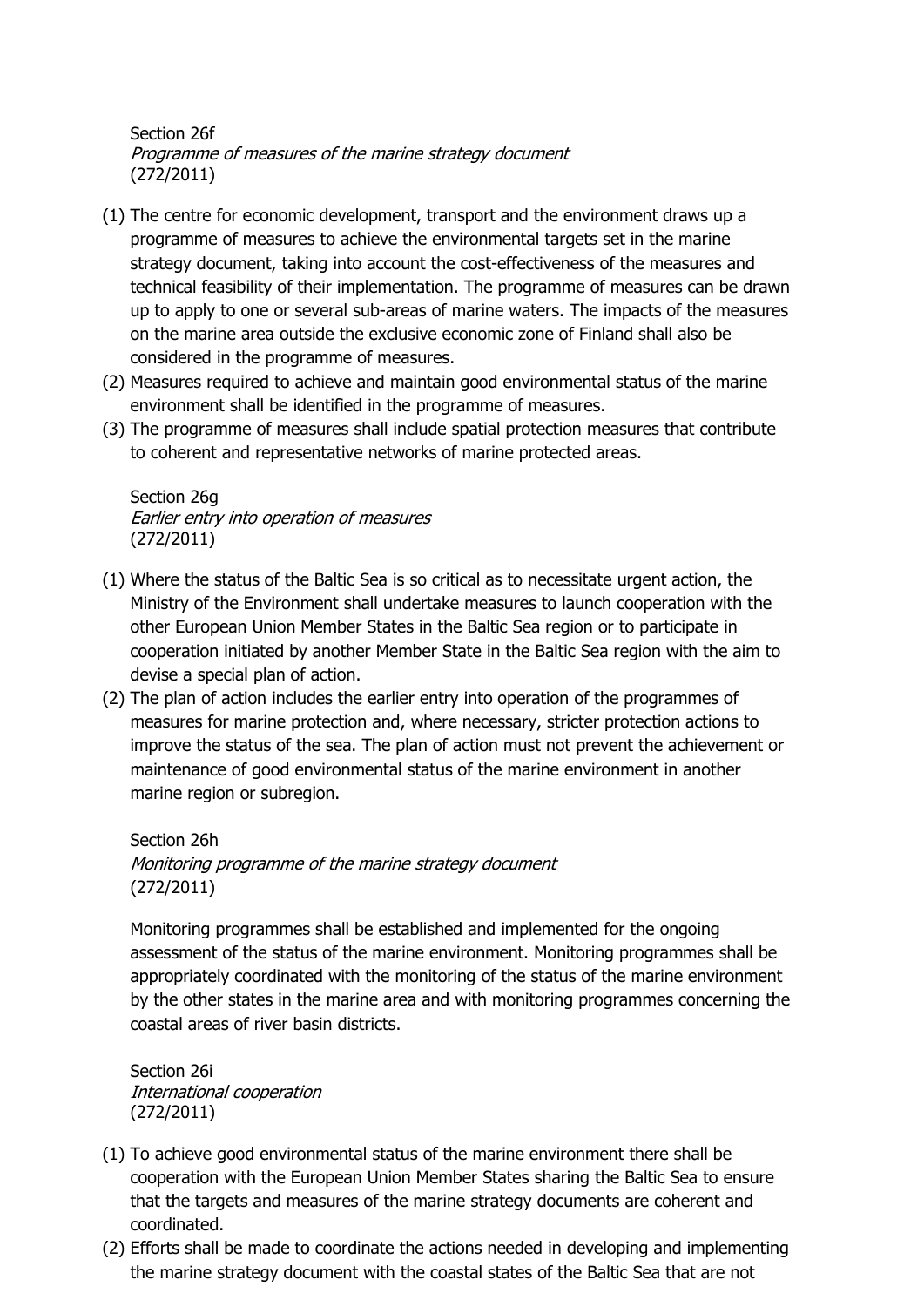members of the European Union and, as necessary, with the inland states located in the catchment area of the Baltic Sea.

Section 26j Participation and information provision (272/2011)

- (1) The Ministry of the Environment in cooperation with the centre for economic development, transport and the environment shall reserve all the parties concerned the opportunity to participate in the preparation of the marine strategy document and examine the preparation documents and their background documents. These parties shall also be given the opportunity to state their opinion on the preparation documents in writing or electronically. Provisions on the right of access to the preparation documents and background documents are laid down in the Act on the Openness of Government Activities.
- (2) The existing administrative bodies and structures such as bodies of the regional marine protection agreements, scientific advisory bodies and regional advisory committees shall, as far as possible, be allowed to participate in the preparation of the marine strategy document.
- (3) Summaries shall be published on the following sections of the marine strategy document and their updates and it shall be ensured that citizens and corporations have the opportunity to comment on them:
	- 1) initial assessment of the status of the marine environment;
	- 2) determination of good environmental status of the marine environment;
	- 3) environmental targets of the marine strategy document;
	- 4) monitoring programmes of the marine strategy document;
	- 5) programmes of measures of the marine strategy document.
- (4) Cooperation, participation and provision of information relating to the preparation of the marine strategy document shall be coordinated and implemented, as far as possible, with the cooperation, participation and provision of information in river basin management planning referred to in sections 14 and 15.

Section 26k Approval of the marine strategy document and appeal (272/2011)

- (1) The Government approves the marine strategy document and the special plan of action referred to in section 26g. The procedure laid down in section 17 applies to the approval of the plan, as appropriate.
- (2) The Government decision may be appealed as laid down in section 18.

Section 26l Government decree on the organisation of the development and implementation of the marine strategy (272/2011)

- (1) Further provisions may be laid down by Government decree on:
	- 1) descriptors for determining good environmental status of the marine environment and determination of good environmental status of the marine environment;